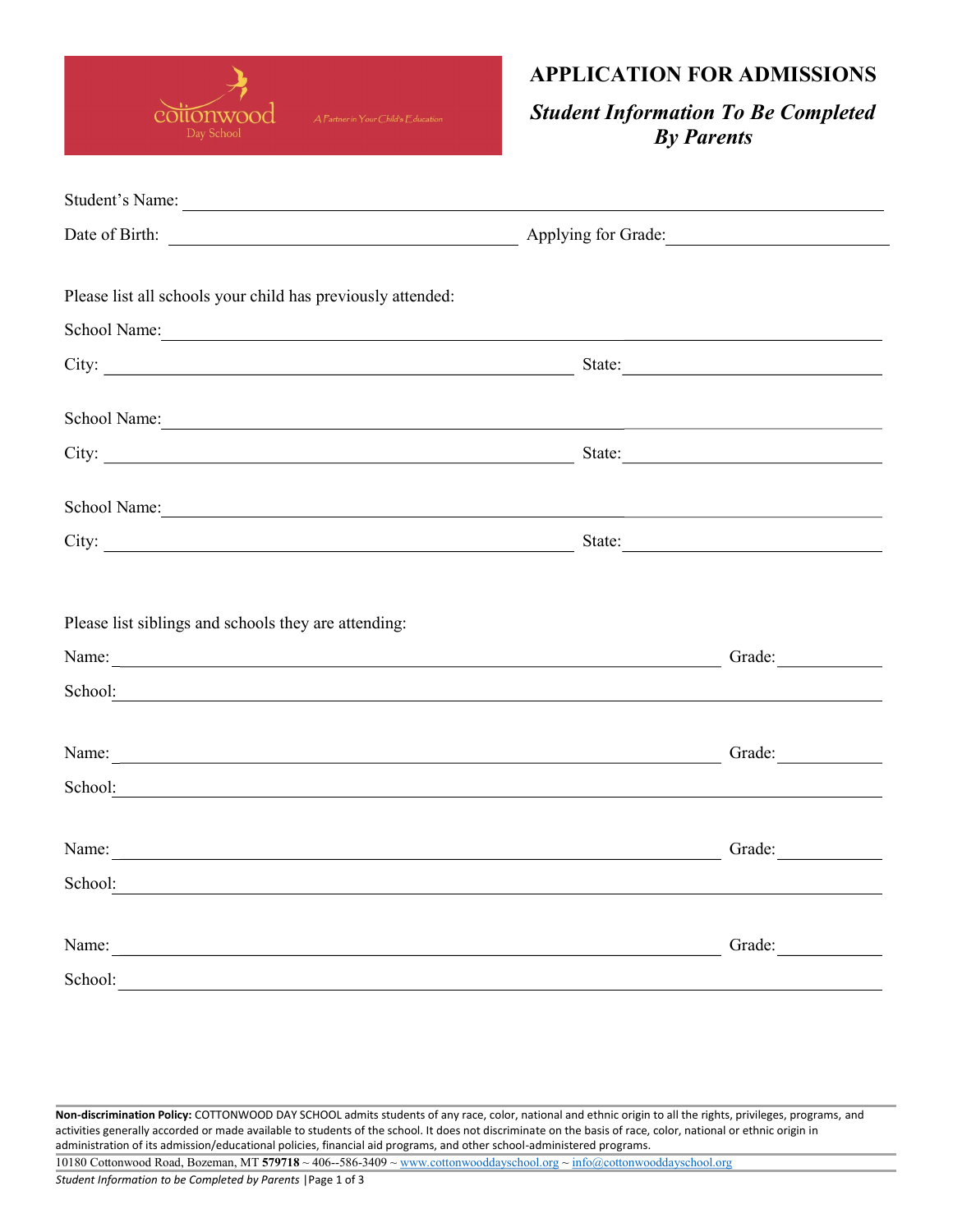

## APPLICATION FOR ADMISSIONS

Student Information To Be Completed By Parents

<u> 1989 - Johann Stoff, deutscher Stoffen und der Stoffen und der Stoffen und der Stoffen und der Stoffen und der</u>

Please describe your child's interests, hobbies, and/or unusual talents:

What qualities or characteristics do you enjoy most about your child?

What attitudes, personal characteristics, and skills would you most like to see your child develop?

What expectations do you have for Cottonwood Day School?

Non-discrimination Policy: COTTONWOOD DAY SCHOOL admits students of any race, color, national and ethnic origin to all the rights, privileges, programs, and activities generally accorded or made available to students of the school. It does not discriminate on the basis of race, color, national or ethnic origin in administration of its admission/educational policies, financial aid programs, and other school-administered programs.

10180 Cottonwood Road, Bozeman, MT 579718 ~ 406-‐586-3409 ~ www.cottonwooddayschool.org ~ info@cottonwooddayschool.org